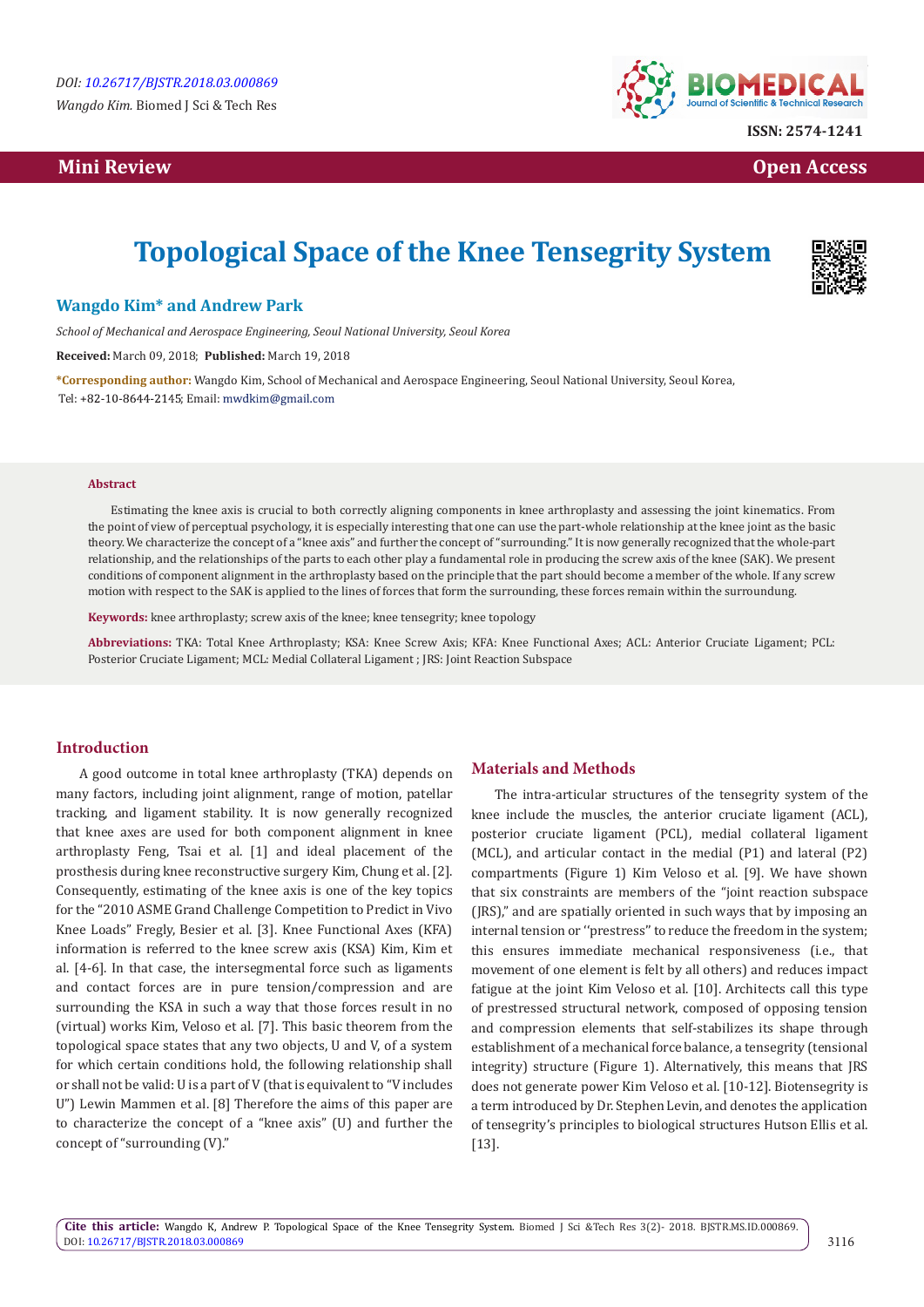

Figure 1: The tensegrity structure of surrounding forces applied to the knee joint: native system of the knee where six constraints are collectively reciprocal to the KSA indicated by \$. That the virtual coefficient should vanish is necessary, and the sufficient conditions Kim, Veloso et al. [9], or the pair (and) are in involution Kim, Chung et al. [6]. The tensegrity's structure is characterized by the contact normal elements  $\frac{6}{4}$  and  $\frac{6}{5}$ , while all the other elements are, continuous tension elements.

#### **Results and Discussion**

The present research addressed a multifractal tensegrity structure Turvey Fonseca et al. [14] by adopting the topological space at the knee. Anatomically derived axes have been used to investigate the knee kinematic Feng, Tsai et al. [1]. In this paper, however, we have been concerned with those properties which remain unchanged, or "invariant", under a special class of transformation which lies under the tensegrity system of the knee. Hence if the surrounding structure of the whole is subjected to a screw motion about the SAK, the whole itself is not altered, and we can say this is the unit of movement during locomotion. This is the class of "topological space of the knee". Although the simplicity of the knee axis has the significant advantage for robotic system, this approach has significant disadvantage for biologically inspired system (e.g., prosthetics). The current review has proposed if tensegrity based reconstruction surgery could be designed for the next generation arthroplasty and prosthetic device.

#### **References**

- 1. [Feng Y, TY Tsai, JS Li, HE Rubash, G Li, et al. \(2016\) In-vivo analysis of](https://www.ncbi.nlm.nih.gov/pubmed/26777272)  [flexion axes of the knee: Femoral condylar motion during dynamic knee](https://www.ncbi.nlm.nih.gov/pubmed/26777272)  [flexion. Clin Biomech \(Bristol, Avon\) 32: 102-107.](https://www.ncbi.nlm.nih.gov/pubmed/26777272)
- 2. [Kim W, H Chung \(2016\) Proposed Tibial Femoral Tunnel for Isokinetic](https://www.researchgate.net/publication/311494324_Proposed_Tibial_Femoral_Tunnel_for_Isokinetic_Graft_Placement_A_Mathematical_Model)  [Graft Placement: A Mathematical Model. Annals of Sports Medicine and](https://www.researchgate.net/publication/311494324_Proposed_Tibial_Femoral_Tunnel_for_Isokinetic_Graft_Placement_A_Mathematical_Model)  [Research 3\(8\): 6.](https://www.researchgate.net/publication/311494324_Proposed_Tibial_Femoral_Tunnel_for_Isokinetic_Graft_Placement_A_Mathematical_Model)
- 3. [Fregly BJ, TF Besier, DG Lloyd, SL Delp, SA Banks, et al. \(2012\) Grand](https://www.ncbi.nlm.nih.gov/pubmed/22161745)  [challenge competition to predict in vivo knee loads. Journal of](https://www.ncbi.nlm.nih.gov/pubmed/22161745)  [Orthopaedic Research 30\(4\): 503-513.](https://www.ncbi.nlm.nih.gov/pubmed/22161745)
- 4. Kim W, AP Veloso, D Araújo, V Vleck, F João (2013) an informational framework to predict reaction of constraints using a reciprocally connected knee model. Computer Methods in Biomechanics and Biomedical Engineering p: 1-12.
- 5. [Kim W, Y Choi, HG Lee \(2016\) the Duality of Knee Functional Axes and](http://www.mdpi.com/2411-5142/1/4/387) [Foot Contact. Journal of Functional Morphology and Kinesiology 1\(4\):](http://www.mdpi.com/2411-5142/1/4/387) [387-395.](http://www.mdpi.com/2411-5142/1/4/387)
- 6. [Kim W, Y Choi, H Lee \(2016\) Observations on the Knee Functional Axis](https://www.researchgate.net/publication/310442228_Observations_on_the_Knee_Functional_Axis_During_Active_Movements) [During Active Movements. SM Musculoskeletal Disorders 1\(1\): 5.](https://www.researchgate.net/publication/310442228_Observations_on_the_Knee_Functional_Axis_During_Active_Movements)
- 7. [Kim W, AP Veloso, VE Vleck, C Andrade, SS Kohles \(2013\) The stationary](https://www.ncbi.nlm.nih.gov/pubmed/23536503) [configuration of the knee. J Am Podiatr Med Assoc 103\(2\): 126-135.](https://www.ncbi.nlm.nih.gov/pubmed/23536503)
- 8. Lewin K (1969) Principles of topological psychology. Johnson Reprint Corp, New York, USA.
- 9. [Kim W, A Veloso, J Tan, C Andrade \(2010\) A Reciprocal Connection at](http://proceedings.asmedigitalcollection.asme.org/proceeding.aspx?articleid=1713896) [Knee Joint. ASME 2010 Summer Bioengineering Conference, USA, pp:](http://proceedings.asmedigitalcollection.asme.org/proceeding.aspx?articleid=1713896) [263-264.](http://proceedings.asmedigitalcollection.asme.org/proceeding.aspx?articleid=1713896)
- 10. [Kim W, YH Kim, AP Veloso, SS Kohles \(2013\) Tracking Knee Joint](https://www.ncbi.nlm.nih.gov/pubmed/23720709) [Functional Axes through Tikhonov Filtering and Plűcker Coordinates.](https://www.ncbi.nlm.nih.gov/pubmed/23720709) [Journal of Novel Physiotherapies 4\(1\).](https://www.ncbi.nlm.nih.gov/pubmed/23720709)
- 11. [Kim W, M Espanha, A Veloso, D Araújo, F João \(2013\) An Informational](https://www.omicsonline.org/open-access/an-informational-algorithm-as-the-basis-for-perception-action-control-of-the-instantaneous-axes-of-the-knee-2165-7025.1000127.php?aid=12180) [Algorithm as the Basis for Perception-Action Control of the Instantaneous](https://www.omicsonline.org/open-access/an-informational-algorithm-as-the-basis-for-perception-action-control-of-the-instantaneous-axes-of-the-knee-2165-7025.1000127.php?aid=12180) [Axes of the Knee. J Nov Physiother 3\(127\): 2.](https://www.omicsonline.org/open-access/an-informational-algorithm-as-the-basis-for-perception-action-control-of-the-instantaneous-axes-of-the-knee-2165-7025.1000127.php?aid=12180)
- 12. [Hutson MA, RM Ellis \(2006\) Textbook of musculoskeletal medicine.](https://global.oup.com/academic/product/oxford-textbook-of-musculoskeletal-medicine-9780199674107?cc=in&lang=en&) [Oxford, Oxford University Press, 2nd Edition New York, USA.](https://global.oup.com/academic/product/oxford-textbook-of-musculoskeletal-medicine-9780199674107?cc=in&lang=en&)
- 13. [Turvey MT, ST Fonseca \(2014\) The medium of haptic perception: a](https://www.ncbi.nlm.nih.gov/pubmed/24628057) [tensegrity hypothesis. J Mot Behav 46\(3\): 143-187.](https://www.ncbi.nlm.nih.gov/pubmed/24628057)
- 14. [Mammen J \(2016\) Using a Topological Model in Psychology: Developing](https://slideheaven.com/using-a-topological-model-in-psychology-developing-sense-and-choice-categories.html) [Sense and Choice Categories. Integr Psychol Behav Sci 50\(2\): 196-233.](https://slideheaven.com/using-a-topological-model-in-psychology-developing-sense-and-choice-categories.html)